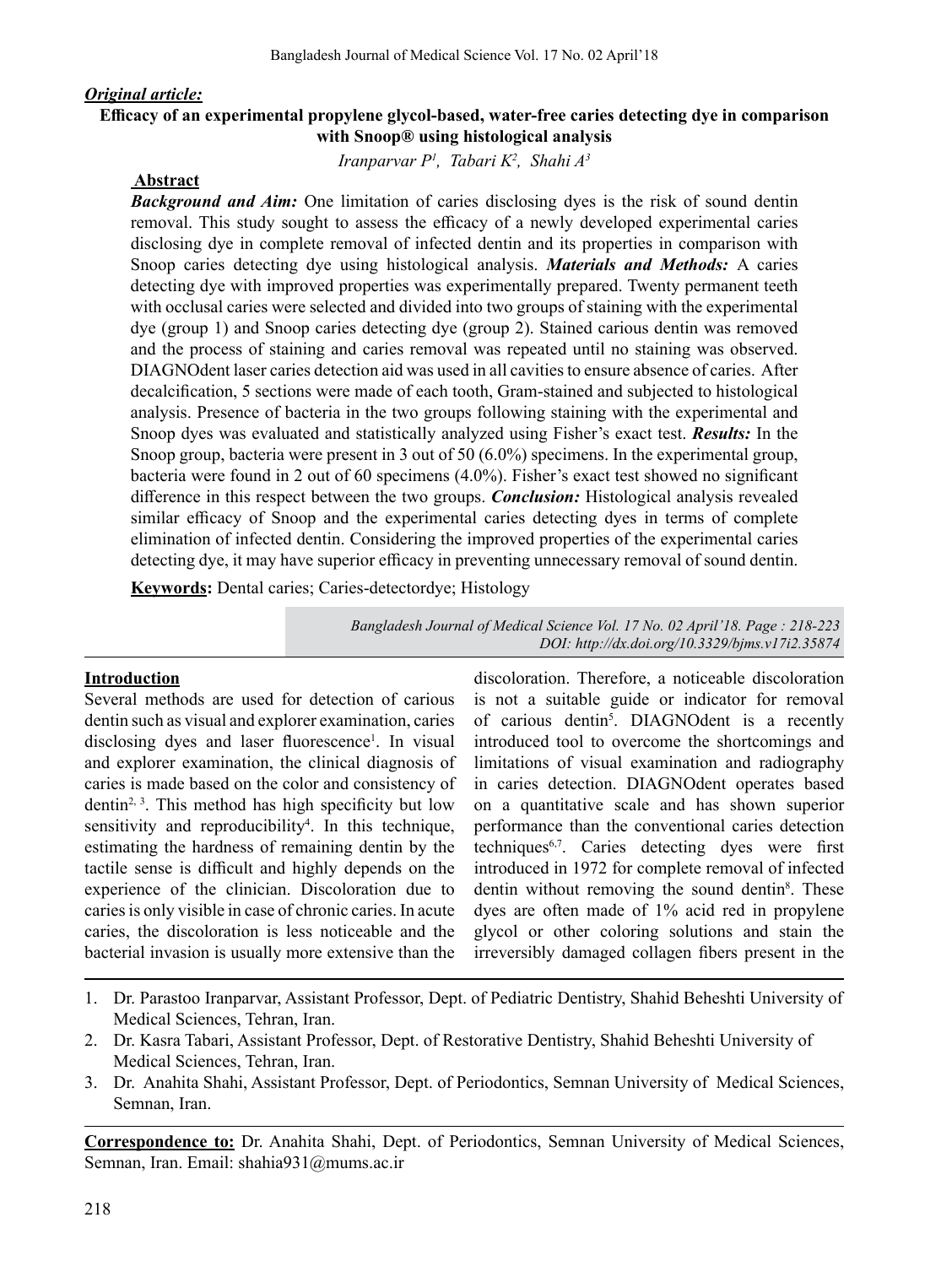infected dentin. It has been shown that not only the infected dentin, but also thes lightly demineralized dentin are stained<sup>8</sup>. However, some other studies have confirmed the optimal efficacy and benefits of these dyes and have reported that if not using them, the carious dentin may not be completely detected/ removed by the clinician $9,10$ .

The main concern in using caries disclosing dyes is over-staining and subsequent excessive removal of dentin during cavity preparation. In other words, these dyes carry a risk of false positive results $11$ . Some modifications in the chemical formulation of these dyes may improve their efficacy and overcome this shortcoming. Use of an alcohol solvent with higher molecular weight is a chemical modification suggested to be made in experimental dyes. Previous studies on dyes containing polypropylene glycol have shown that due to having a higher molecular weight, this solvent has lower permeability than monopropylene glycol and therefore, polypropylene glycol can prevent over-staining and subsequent over-preparation of dentin<sup>5</sup>. Considering the simple application and affordability of caries disclosing dyes, in spite of some shortcomings, they can be used as an adjunct to more complex caries detecting techniques such as laser fluorescence (FACE), DIAGNOdent and Carisolve<sup>12</sup>. Most commercially available caries disclosing dyes are red in color and may confuse the clinician in detecting the sound/carious state of the dentinoenamel junction, which often has a brownishred color. Therefore, it appears that blue dyes may have greater efficacy in enhancing the clinicians' diagnosis5 . Moreover, red color may be even mistaken for pulp bleeding in deep cavities. Another modification made in our experimental solution was addition of 2% chlorhexidine gluconate (CHX). Evidence shows that CHX has an inhibitory effect on matrix metalloproteinases (MMPs) 2,8 and 9 that play a role in collagen degradation and thus, the CHX in the caries detecting dye formulation decreases collagen degradation in dentin, disinfects the cavity and increases the bond strength of restoration $13$ . This study sought to assess the efficacy and properties of a newly developed experimental caries detecting dye in comparison with Snoop caries detecting solution in terms of complete removal of infected dentin (containing bacteria) using histological analysis and laser fluorescence.

# **Materials and Methods**

To prepare the experimental caries detecting dye, a search was carried out in databases to determine the basic ingredients. Next, a pilot study was performed on several samples that were made with variable percentages of basic ingredients including the polypropylene glycol with 425 Kilodalton (KD) molecular weight and brilliant blue edible dye. Physical properties based on the concentration of components were evaluated and some modifications were made. The percentage of propylene glycol was decreased in the formulation of experimental dye and a part of it was replaced with monopropylene glycol and ethanol. Pilot preparation of dye was repeated for several times until optimal concentrations of solvents were found and recorded. On the other hand, considering the unique properties of CHX, a small percentage ofCHX was also added to the formulation. Ingredients were precisely measured using scaled pipettes and weighed by a digital scale. Ingredients were mixed by a mixer at room temperature and the prepared solution was kept in a screw-top container. Theproperties of the final formulation of the experimental dye were compared with those of Snoop caries detecting dye. This in-vitro, experimental study was conducted on 20 freshly extracted human permanent molars and premolars. The teeth had occlusal caries with no pulp exposure, hypoplasia or discoloration. After extraction, the teeth were stored in saline solution with no disinfecting agent.The teeth were randomly divided into two groups and exposed to the experimental dye (group 1) or the Snoop caries detecting dye (containing 47% propylene glycol) (group 2). The teeth were stained for 10 seconds and rinsed with water for another 10 seconds. Stained caries were removed by a round bur and the process of staining and caries removal was repeated until no staining was observed. DIAGNOdent was also used in all cavities to ensure complete caries removal.

After fixation, all teeth were demineralized by immersion in 10% nitric acid. The preparation steps for teeth were as follows:

- 1. Immersion in 10% nitric acid (15 to 20 days)
- 2. Rinsing under running water (15 minutes)
- 3. Tissue processing in the tissue processor
- 4. Embedding tissues into paraffin blocks
- 5. Sectioning with a microtome (5 sections of each tooth)
- 6. Dehydration of tissues (dry heat at  $80-100^\circ$  for 30 minutes)
- 7. Immersion in xylol for 15 minutes
- 8. Immersion in 100% alcohol for 10 minutes
- 9. Immersion in 96% alcohol for 10 minutes
- 10. Immersion in 78% alcohol for 10 minutes
- 11. Rinsing under running water and Gram-staining
- 12. A cover slip was mounted over the tissue specimen on the slide, using optical grade glue.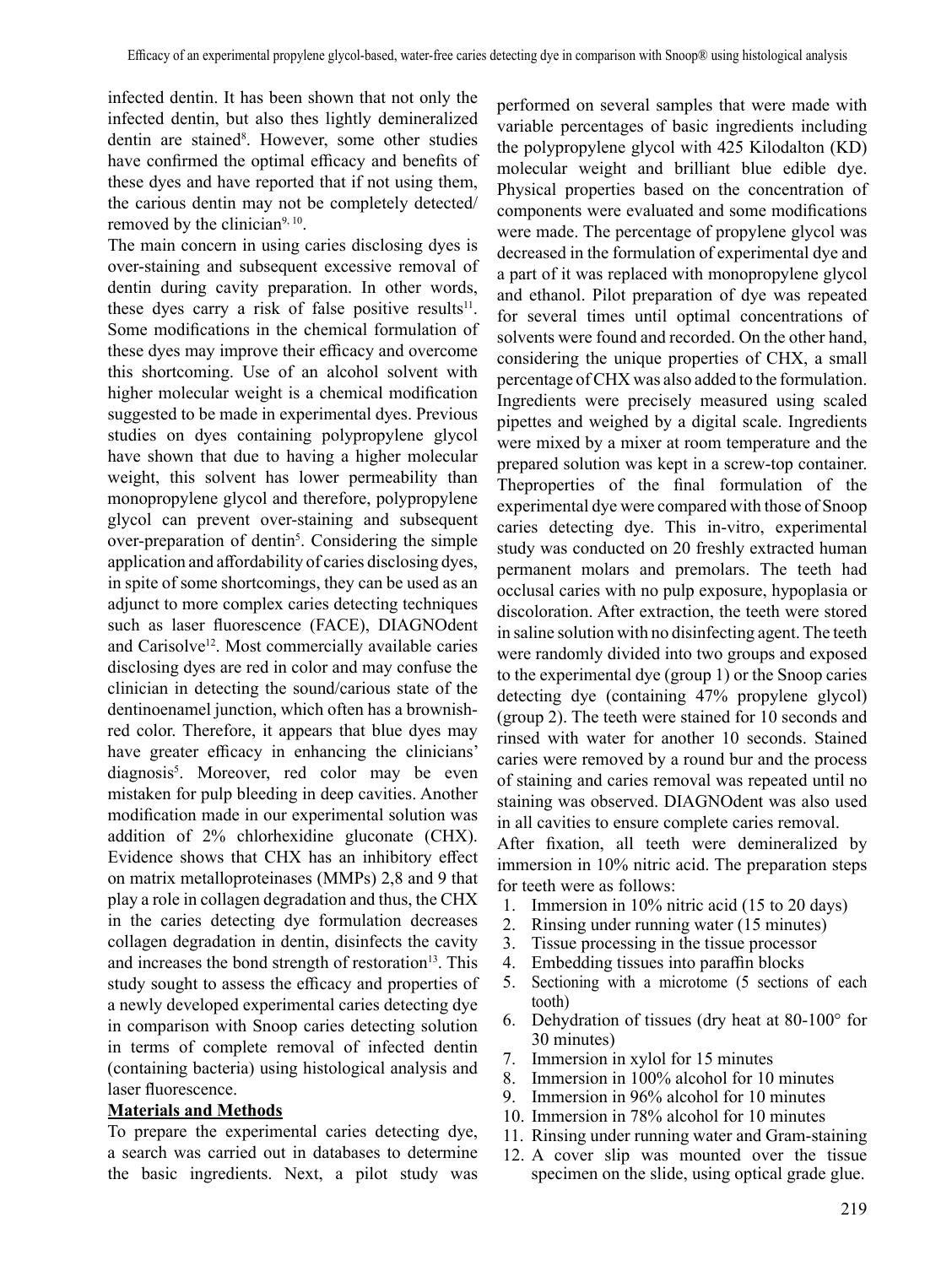The processes performed in the tissue processor (step 3) included immersion in 10% formalin for 2 hours, immersion in 50% alcohol for 30 minutes, immersion in 70%, 80% and 96% alcohol and absolute alcohol for 90 minutes, respectively, immersion in pure alcohol for 2 hours, immersion in xylol for 90 minutes (twice), placement in paraffin for 2 hours, placement in paraffin for 90 minutes and placement in paraffin for the third time for 3 hours.

In step 11, slides containing dental sections were Gram-stained as follows:

- 1. Crystal violet dye for 30 to 45 seconds
- 2. Rinsing with water
- 3. iodine dye for 30 to 40 seconds
- 4. Rinsing with water
- 5. Decolorization: acetone alcohol for 15 to 20 seconds
- 6. Rinsing with water
- 7. Fuchsin for 30 to 45 seconds
- 8. Rinsing with water
- 9. Drying

Fixed sections were evaluated by a pathologist blinded to the group allocation of specimens under a light microscope at 100, 400 and 1000X magnifications. Dark red cylindrical structures inside the dentinal tubules (mostly close to the surface) were considered as an indicator of bacterial presence.

The frequency and percentage of bacteria present in specimens in the two groups were calculated and the results were compared between the two groups using the Fisher's exact test.

# **Results**

Atotal of 100 microscopical sections were evaluated. In 50 specimens in the Snoop group, bacteria were present in 3 cases (6.0%) and in the remaining 47 (94.0%), no sign of bacteria was noted. In 50 specimens in the experimental group, bacteria were present in 2 cases (4.0%) and the remaining 48 (96.0%) were free from bacteria (Table 1). Fisher's exact test revealed no significant difference in terms of the frequency of bacteria between the two groups  $(P=0.65)$ .

**Table 1.** Frequency of bacteria in stained specimens in the two groups of experimental and Snoop caries detecting dyes

| Caries<br>detecting dye/<br>Bacteria | Absence    | Presence   | Total       |
|--------------------------------------|------------|------------|-------------|
| Snoop                                | 47 (0/94%) | 3(0/6%)    | 50 (100%)   |
| Experimental                         | 48 (0/96%) | $2(0/4\%)$ | $50(100\%)$ |
| Total                                | 95 (0/95%) | $5(0/5\%)$ | 100 (100%)  |



Figure 1. Histological view of a tooth section (100X) and 1000X magnification)



Figure 2. Histological view of another tooth section  $(100X \text{ and } 1000X \text{ magnification})$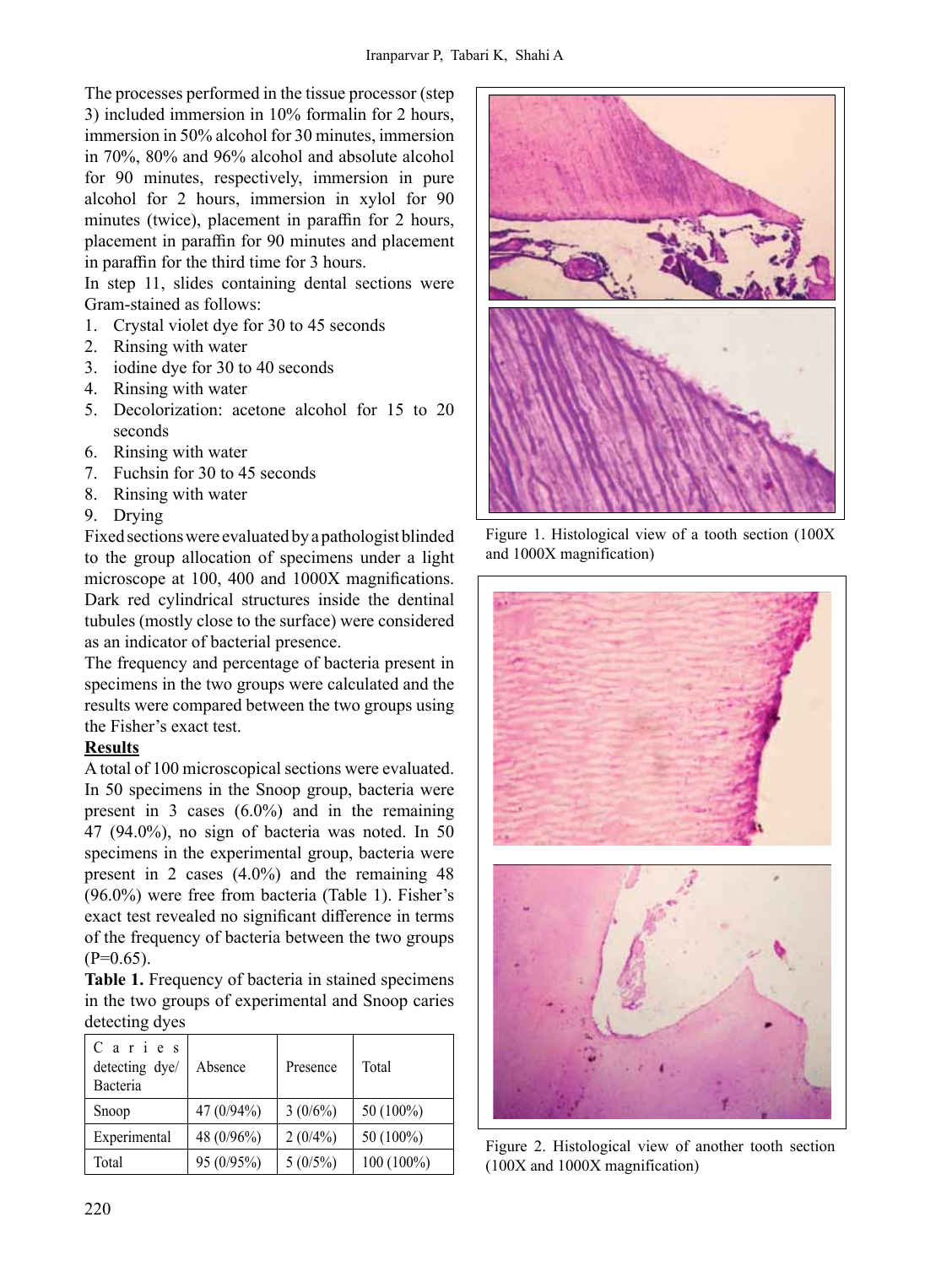#### **Discussion**

Based on the results, in the Snoop group, bacteria were present in 3 cases (6.0%) and in the remaining 47 (94.0%), no sign of bacteria was noted. In the experimental group, bacteria were present in 2 cases (4.0%) and the remaining 48 (96.0%) were free from bacteria (Table 1). Fisher's exact test revealed no significant difference in terms of the frequency of bacteria between the two groups. Thus, the experimental caries detecting dye can be used for detection of carious dentin during cavity preparation. The mechanism of action of caries disclosing dyes used for detection of carious dentin during cavity preparation was believed to be based on selective staining of demineralized dentin collagen matrix. The collagen fibers in carious dentin have been irreversibly damaged and the inter-molecular crosslinks have been degraded<sup>14</sup>. However, this mechanism is now refuted and it has been discussed that the caries disclosing dyes penetrate into porous carious dentin and the acid red easily stains the organic matrix or collagen fibrils irrespective of the changes in the inter-molecular cross-links<sup>15,16</sup>. Considering the higher porosity of dentin substrate <sup>15</sup>, an explanation has also been given regarding the mechanism of staining of dentinoenamel junction, sound dentin and deep dentin even after complete caries removal. Thus, application of conventional caries disclosing dyes may result in unintentional and unnecessary removal of affected dentin, which has been demineralized to some extent but is free from bacteria. Thus, it has been suggested that the less the mineralization and the higher the porosity of dentin beneath the dentinoenamel junction, the more susceptible are the areas to staining<sup>16</sup>. The experimental solution prepared in the current study was based on polypropylene glycol solvent and aimed to decrease the risk of staining of affected porous dentin via limiting the diffusion of dye into dentinal porosities. Propylene glycol is a dihydric alcohol and allows the staining of safranin O. Safranin O is an aniline dye and not an acid red dye. In comparison with distilled water (with a molecular weight of 18KD), it penetrates into the root dentin more rapidly and to a higher depth $17$ . Low surface tension and high wettability and infiltration of propylene glycol may result in over-staining of carious dentin or the affected dentin beneath the soft carious dentin. On the other hand, evidence shows that use of caries disclosing dyes decreases the ability of microorganisms to penetrate into tooth structure and porosities but cannot completely eliminate

them18-20. Moreover, occlusal caries may be ceased for up to 10 years by the application of resin sealant<sup>21</sup>. However, it is not known whether the entrapment of bacteria below the restorations affects the prognosis of restored teeth or not. However, it appears that caries progression is actually preventedby the application of resin sealant; because there is a possibility that the bacteria present in dentinal tubules no longer show cariogenic activity after the dentinal tubules are sealed with restorative materials. The main concern in using caries disclosing dyes is overstaining and subsequent excessive removal of dentin during cavity preparation. In other words, these dyes carry a risk of false positive results<sup>11</sup>. Kidd et al, in 1993 evaluated the use of caries disclosing dye during cavity preparation and showed that repeated use of caries detecting dye resulted in unnecessary removal of hard dentin<sup>22</sup>. According to Banerjee et al, in 2003, use of caries disclosing dyes is not indicated for carious lesions extending to the middle third of dentin or for deeper caries due to the risk of pulp exposure during cavity preparation<sup>15</sup>. In the current study, we tried to decrease unnecessary dentin removal by making some modifications in the chemical formulation of caries disclosing dyes. One modification made in the formulation of caries detecting dye was changing the solvent. This was done based on two previous studies demonstrating decreased diffusion of dyes containing solvents with high molecular weight into the porous dentin<sup>22, 25</sup>. Accordingly, instead of propylene glycol (with a molecular weight of 76 KD) or combination of propyleneglycol andwaterusedinmost commercially available disclosing agents, polypropylene glycol with larger molecules (molecular weight of 300KD) has been used in new formulations of these agents<sup>26</sup>. Two recently introduced caries detecting dyes namely Caries Check Red ™ and Caries Check Blue ™are manufactured (Nishika Company) and marketed in Japan with the formulation of 1% acid red (or brilliant blue) in polypropylene glycol solvent with a molecular weight of 300 KD<sup>27</sup>. Evidence shows that solutions containing polypropylene glycol may be more conservative in removal of tooth structure. Comparison of tooth surfaces by Vickers microhardness test after complete removal of caries stained with polypropylene glycol or propylene glycol based dyes revealed that the polypropylene glycol group had a significantly smoother surface than the propylene glycol group (MVH of 32.7 versus  $44.7)^{28}$ . Since carious dentin in deeper areas is often harder, these results suggest more conservative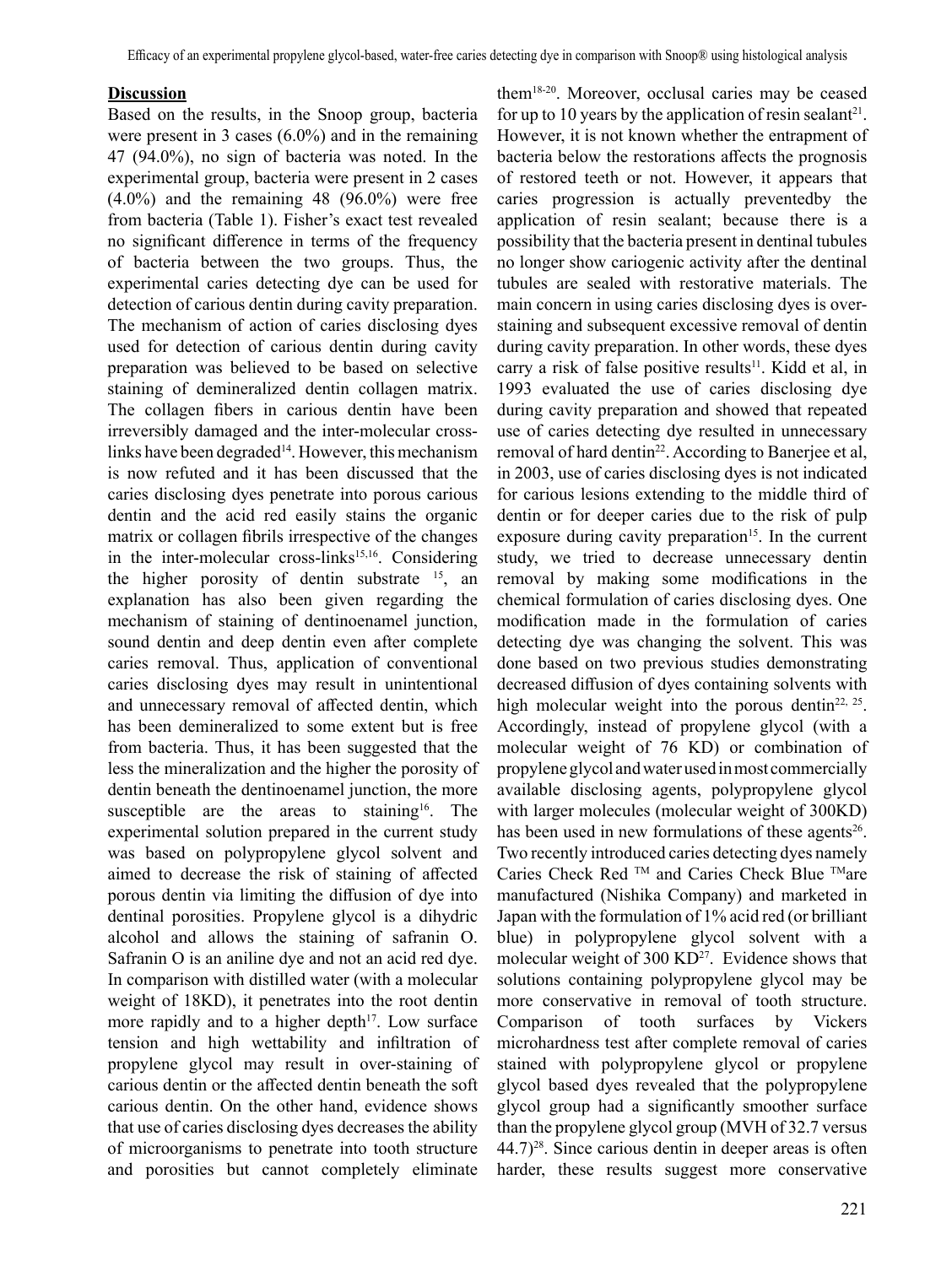dentin removal by the application of polypropylene glycol based dye $29$ . Since in histological analysis, both groups were found to be free from bacteria, it was concluded that application of polypropylene glycol may yield superior results. However, since by increased depth the hardness of sound dentin decreases, clinical interpretation of the results of hardness test as such may not be completely  $accurate^{27}$ . Following the above-mentioned preliminary study, other studies using laser fluorescence found similar results at least for permanent teeth. A previous study evaluated the auto-fluorescence properties of carious dentin<sup>30</sup>. It was demonstrated that the DIAGNOdent values were higher for specimens in which, caries had been removed according to the results of application of polypropylene glycol based dye compared to the specimens in which, caries had been removed according to the results of application of propylene glycol based dye (at least for permanent teeth) $^{22,31}$ . Also, one study showed that caries stained with polypropylene glycol and removed were stained again with propylene glycol; this finding confirmed the hypothesis that use of polypropylene glycol based solutions results in more conservative caries removal and prevents unnecessary removal of sound/affected dentin. One chemical modification made in the experimental caries detecting dye was the use of alcohol solvent with higher molecular weight. Incorporation of brilliant blue dye into the formulation of experimental caries detecting dye can help the clinician better detect caries<sup>5</sup>. Similar to our findings, Hosoya et al, in 2008 showed that caries detecting dyes with blue color had higher efficacy in removal of infected, carious dentin and prevented unnecessary removal of affected or sound dentin<sup>5</sup>. Another modification made in the experimental dye was

incorporation of 2% CHX into the caries detecting dye formulation. Degradation of mineral matrix in mammals primarily occurs by the activity of MMPs. MMPs 2,8, 9 and 20 have been detected in sound dentin matrix and these enzymes are believed to be responsible for dentin destruction during or after demineralization by the activity of acidogenic bacteria32. CHX at a concentration of 0.04% or higher can inhibit the gelatinases present in carious dentin. Thus, CHX can be used in formulation of materials that come into contact with dentin in the process of restoration or prevention<sup>35</sup>. Mutans streptococci are the dominant cariogenic bacteria and play a role in the etiology of human dental caries. Streptococcus mutans has been isolated from the dental plaque, which is known to be the primary cause of caries. High number of other microorganisms have also been detected in deep carious lesions such as the facultative anaerobes and obligate anaerobes. Polymerase chain reaction is an accurate technique for detection of microorganisms<sup>3</sup>. Similar to some previous studies<sup>9,16</sup>, histological analysis was used in the current study for detection of bacteria. This method is simple, easily accessible and practical. However, the main limitation of microscopical observations is their two dimensional nature and that a two-dimensional image is obtained of a three dimensional structure; thus, error are likely<sup>2</sup>. Not using the polymerase chain reaction for detection of microorganisms in dentin following the use of caries detecting dyes was a limitation of the current study.

# **Conclusion**

Considering the modifications and improvements made in the composition of our experimental caries detecting dye, it may have superior efficacy in preventing unnecessary removal of sound dentin.